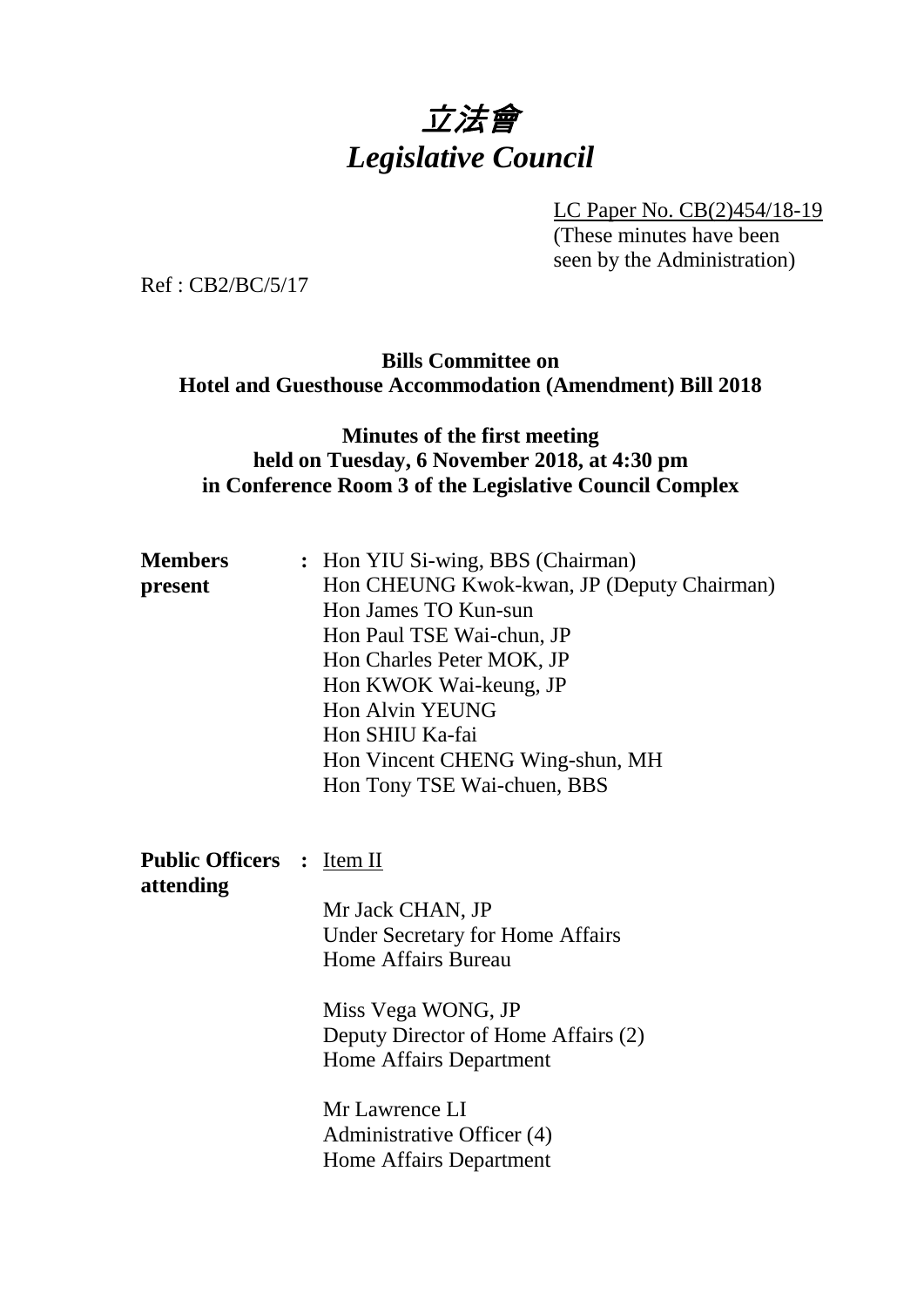|                               | Mr Peter SZE<br>Senior Assistant Law Draftsman (Acting)<br>Department of Justice                     |
|-------------------------------|------------------------------------------------------------------------------------------------------|
|                               | Ms Carmen CHU<br><b>Senior Government Counsel</b><br>Department of Justice                           |
| <b>Clerk</b> in<br>attendance | : Mr Colin CHUI<br>Chief Council Secretary (2) 4                                                     |
| <b>Staff</b> in<br>attendance | : Ms Vanessa CHENG<br>Assistant Legal Adviser 5<br>Ms Catherina YU<br>Senior Council Secretary (2) 4 |
|                               | Miss Alison HUI<br>Legislative Assistant (2) 4                                                       |

# **I. Election of Chairman and Deputy Chairman**

Election of Chairman

Mr James TO, member who had the highest precedence in Council among members of the Bills Committee present, presided over the election of the Chairman. He invited nominations for the chairmanship of the Bills Committee.

2. Mr YIU Si-wing was nominated by Mr Tony TSE and the nomination was seconded by Mr KWOK Wai-keung. Mr YIU accepted the nomination.

3. There being no other nomination, Mr YIU Si-wing was declared Chairman of the Bills Committee.

#### Election of Deputy Chairman

4. The Chairman called for nominations for the deputy chairmanship of the Bills Committee. Mr CHEUNG Kwok-kwan was nominated by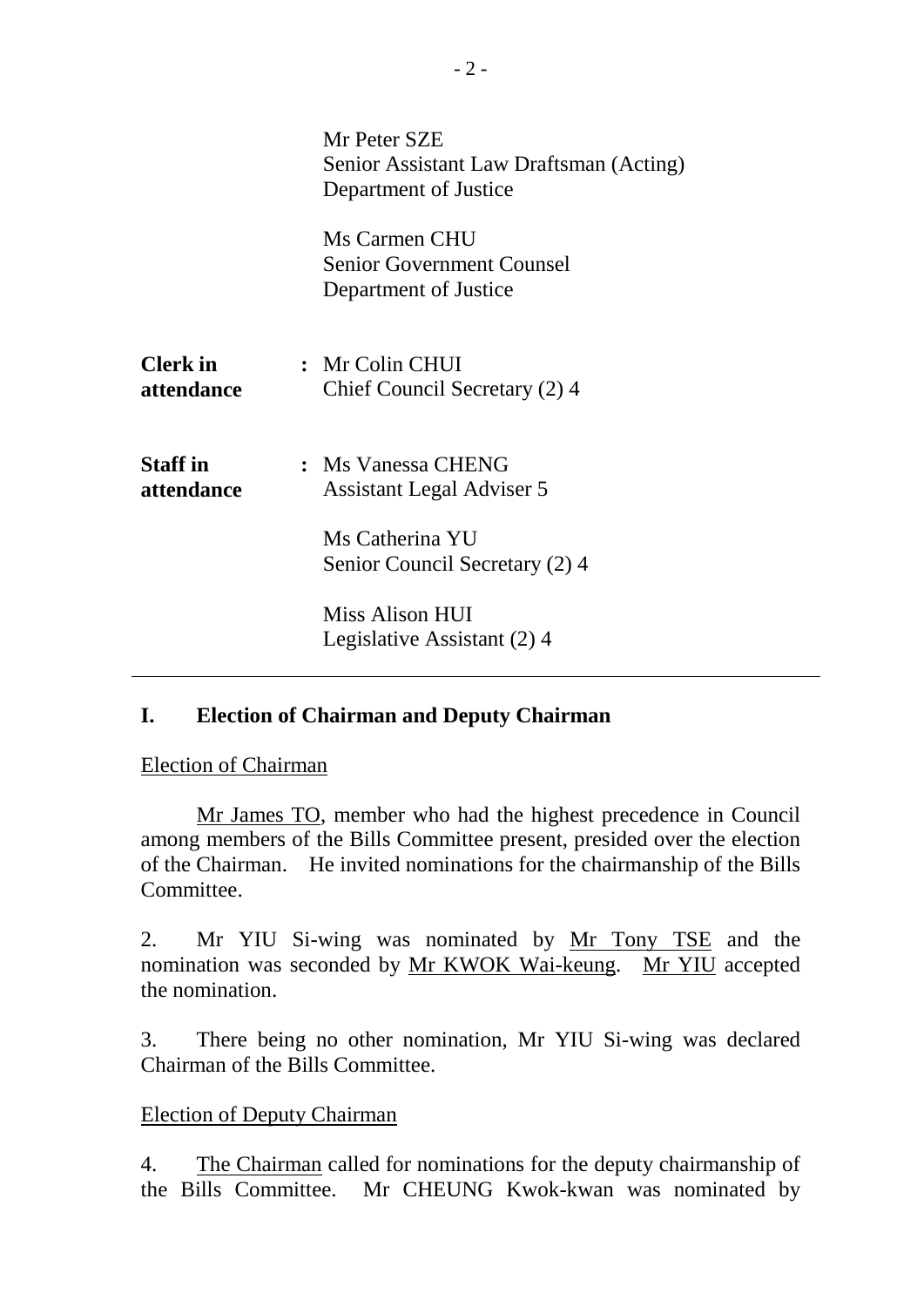Mr KWOK Wai-keung. The nomination was seconded by Mr SHIU Ka-fai. Mr CHEUNG accepted the nomination. There being no other nomination, Mr CHEUNG Kwok-kwan was declared Deputy Chairman of the Bills Committee.

Declaration of interests

5. The Chairman declared that he was an employee of a company which invested in hotel projects. Mr Tony TSE declared that he was an independent non-executive director of a company which owned and operated hotels. Mr Paul TSE declared that one of his properties had been used as an unlicensed guesthouse by the tenant before.

### **II. Meeting with the Administration** [File Ref.: HAD HQ CR/15/3/20(C); LC Paper Nos. LS96/17-18, CB(3)811/17-18, CB(2)190/18-19(01) to (02) and CB(2)201/18-19(01)]

6. The Bills Committee deliberated (index of proceedings attached at **Annex**).

- 7. The Bills Committee requested the Administration to:
	- (a) provide examples of legislation (with the relevant provision(s)) with a "strict liability" offence and a comparison of these examples (with regard to the nature of offences, types of persons on which strict liability would be imposed, sanctions and penalties for breach of such strict liability offence and any defence available) with the "strict liability" offence under the new section 5A (as added by clause 9 of the Hotel and Guesthouse Accommodation (Amendment) Bill 2018 ("the Bill")), and the justifications for imposing strict liability on owners and tenants of an unlicensed hotel or guesthouse under the new section 5A;
	- (b) provide a comparison of enforcement actions against the "strict liability" offence under the new section 5A with those against more serious offences under other legislation in Hong Kong;
	- (c) provide examples of "sufficient evidence" as stipulated in the new section 5A(3)(a) and (4)(a), in particular, the measures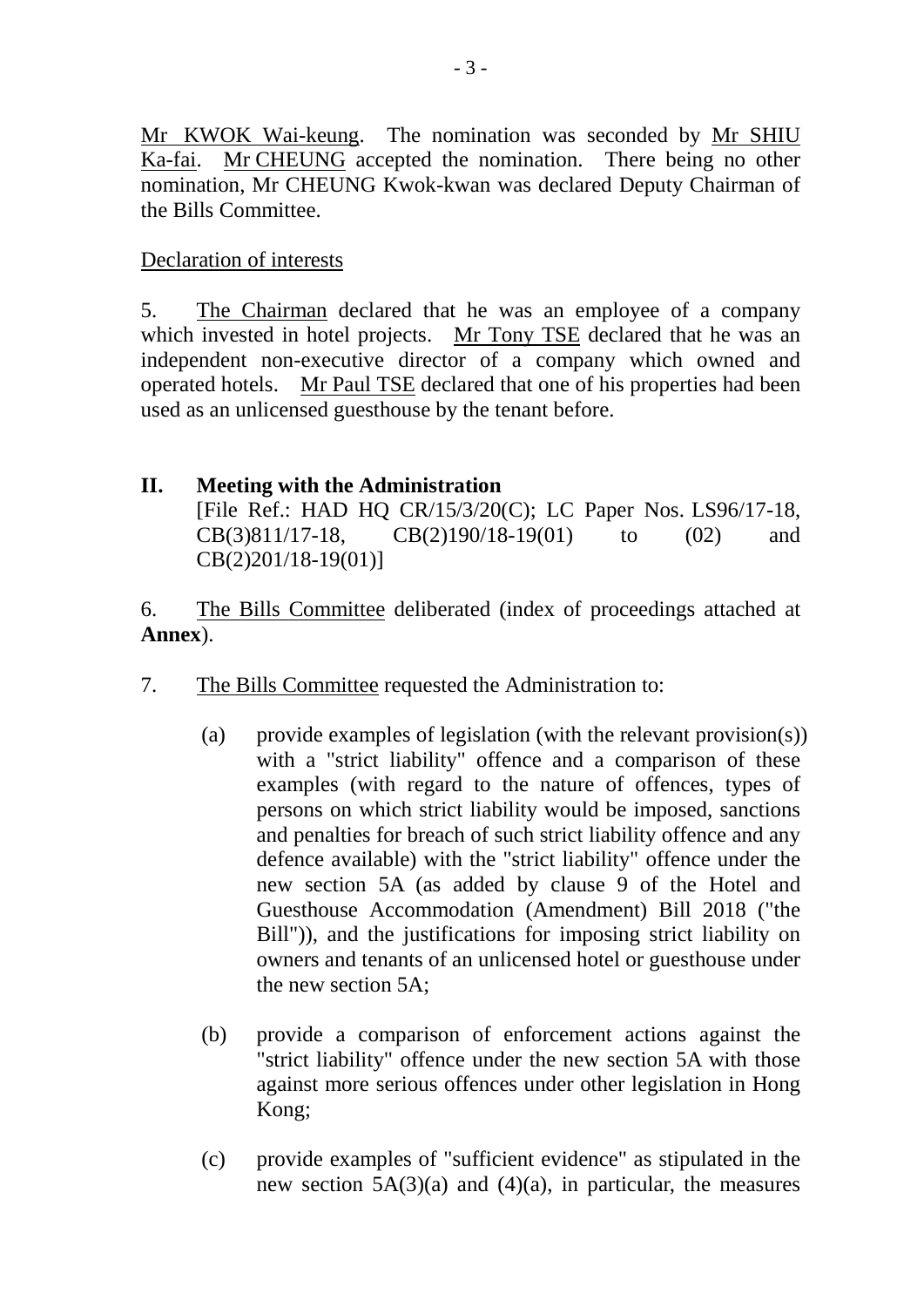that should be taken to show that the person could not with reasonable diligence have prevented the premises from being an unlicensed hotel or guesthouse under the new section  $5A(4)(a);$ 

- (d) advise whether there would be an increase or saving in the Administration's resources and manpower for the regulation of hotels and guesthouses after the passage of the Bill, and provide the relevant details;
- (e) provide its views on the regulation of home-stay lodging with reference to the analysis and the overseas practices set out in the Information Note entitled "Regulation of home-stay lodging in selected places" prepared by the Research Office of the Legislative Council Secretariat (LC Paper No. IN01/18-19); and
- (f) advise whether agents/agencies (e.g. travel agents/agencies, real estate agents/agencies) or someone who advertised hotels or guesthouses via online platforms would be held criminally liable if they had inadvertently promoted unlicensed hotels or guesthouses.

## **III. Date of next meeting**

8. The Bills Committee agreed to receive public views on the Bill at the next meeting. The Chairman said that members would be informed of the date of the next meeting in due course.

#### **IV. Any other business**

9. There being no other business, the meeting ended at 6:25 pm.

Council Business Division 2 Legislative Council Secretariat 14 December 2018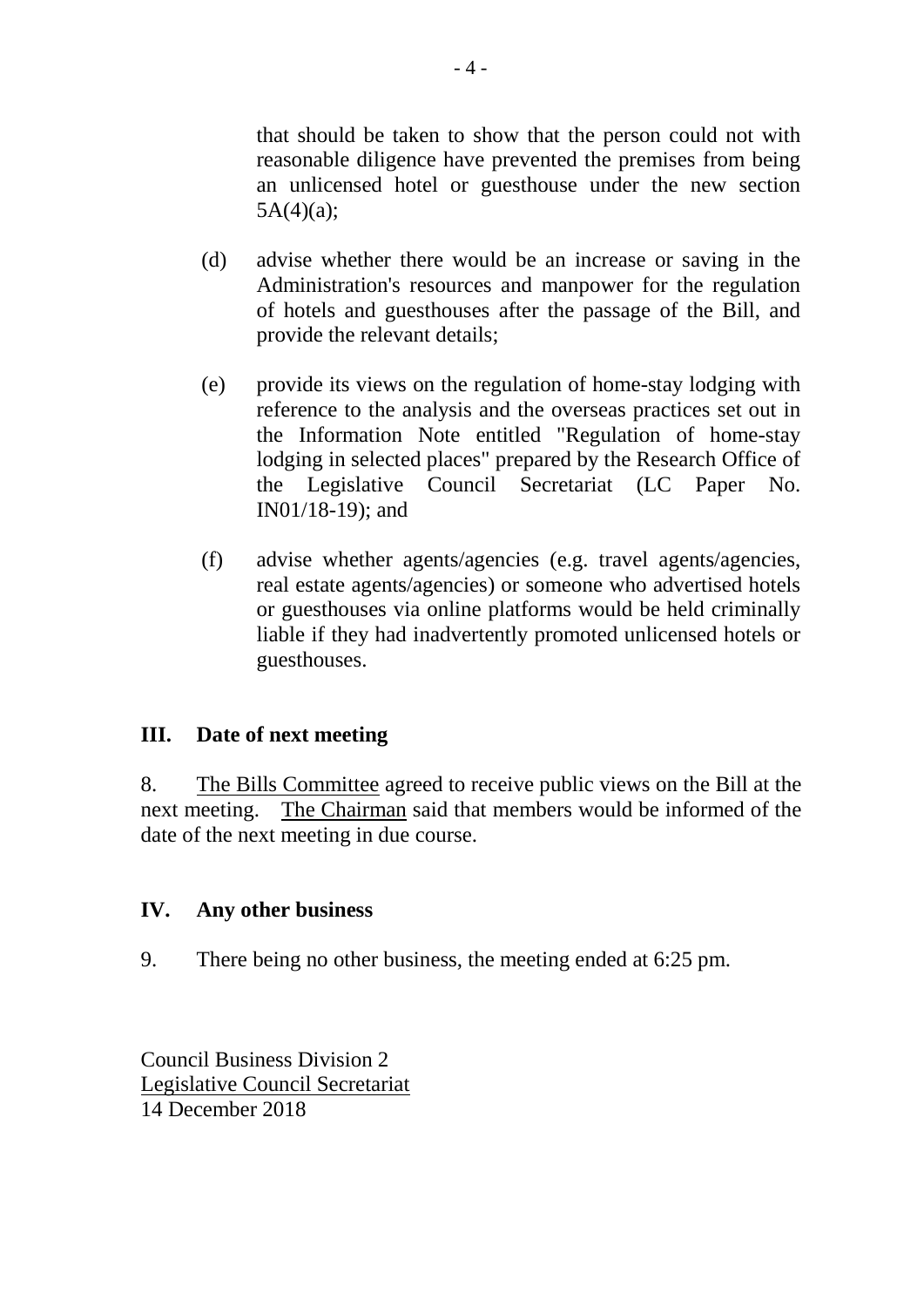## **Proceedings of the first meeting of the Bills Committee on Hotel and Guesthouse Accommodation (Amendment) Bill 2018 on Tuesday, 6 November 2018, at 4:30 pm in Conference Room 3 of the Legislative Council Complex**

| <b>Time marker</b> | Speaker(s)                                                         | Subject(s)                                                                                                                                                                                                                                                                                                                                                                                                                                                                                                                                                                                                                                                                                                                                                                                                                                                                                                                                                                                                                                                                                                             | <b>Action</b><br>required |
|--------------------|--------------------------------------------------------------------|------------------------------------------------------------------------------------------------------------------------------------------------------------------------------------------------------------------------------------------------------------------------------------------------------------------------------------------------------------------------------------------------------------------------------------------------------------------------------------------------------------------------------------------------------------------------------------------------------------------------------------------------------------------------------------------------------------------------------------------------------------------------------------------------------------------------------------------------------------------------------------------------------------------------------------------------------------------------------------------------------------------------------------------------------------------------------------------------------------------------|---------------------------|
|                    | Agenda item I – Election of Chairman and Deputy Chairman           |                                                                                                                                                                                                                                                                                                                                                                                                                                                                                                                                                                                                                                                                                                                                                                                                                                                                                                                                                                                                                                                                                                                        |                           |
| 000353-000505      | Mr James TO<br>Mr Tony TSE<br>Mr KWOK Wai-keung<br>Mr YIU Si-wing  | Nominations for the chairmanship of the Bills<br>Committee.<br><b>Election of Chairman</b>                                                                                                                                                                                                                                                                                                                                                                                                                                                                                                                                                                                                                                                                                                                                                                                                                                                                                                                                                                                                                             |                           |
| 000506-000612      | Chairman<br>Mr KWOK Wai-keung<br>Mr SHIU Ka-fai<br>Deputy Chairman | Nominations for the deputy chairmanship of the<br><b>Bills Committee.</b><br><b>Election of Deputy Chairman</b>                                                                                                                                                                                                                                                                                                                                                                                                                                                                                                                                                                                                                                                                                                                                                                                                                                                                                                                                                                                                        |                           |
| 000613-000620      | Chairman                                                           | Declaration of interests by the Chairman.                                                                                                                                                                                                                                                                                                                                                                                                                                                                                                                                                                                                                                                                                                                                                                                                                                                                                                                                                                                                                                                                              |                           |
|                    | Agenda item $II$ – Meeting with the Administration                 |                                                                                                                                                                                                                                                                                                                                                                                                                                                                                                                                                                                                                                                                                                                                                                                                                                                                                                                                                                                                                                                                                                                        |                           |
| 000621-001740      | Chairman<br>Administration                                         | Briefing by the Administration on the Hotel and<br>Guesthouse Accommodation (Amendment) Bill<br>2018 ("the Bill") [Legislative Council Brief<br>("LegCo Brief") - File Ref.: HAD HQ CR<br>$15/3/20(C)$ ].                                                                                                                                                                                                                                                                                                                                                                                                                                                                                                                                                                                                                                                                                                                                                                                                                                                                                                              |                           |
| 001741-002243      | Chairman<br>Mr SHIU Ka-fai<br>Administration                       | Mr SHIU Ka-fai welcomed the Administration's<br>of<br>Hotel<br>review<br>the<br>Guesthouse<br>and<br>Accommodation Ordinance (Cap. 349) ("the<br>Ordinance") and indicated his support to the Bill.<br>Given that home-stay lodging had become<br>popular, Mr SHIU expressed concern about the<br>operation of unlicensed home-stay lodging in<br>Hong Kong. His view was that home-stay<br>lodging should also be regulated by the licensing<br>regime so as to safeguard the safety of local<br>residents and minimize inconvenience caused to<br>them by home-stay lodging.<br>The Administration advised that the Ordinance<br>and the Bill did not prohibit promotion of<br>licensed hotels and guesthouses via different<br>platforms,<br>including<br>online<br>platforms.<br>Prosecution actions should be taken against<br>unlicensed hotels and guesthouses, including<br>those operating in the form of home-stay lodging.<br>As at end September 2018, there were<br>33 prosecution cases involving unlicensed<br>guesthouses promoted via online platforms and<br>27 of them were successful. Among them, |                           |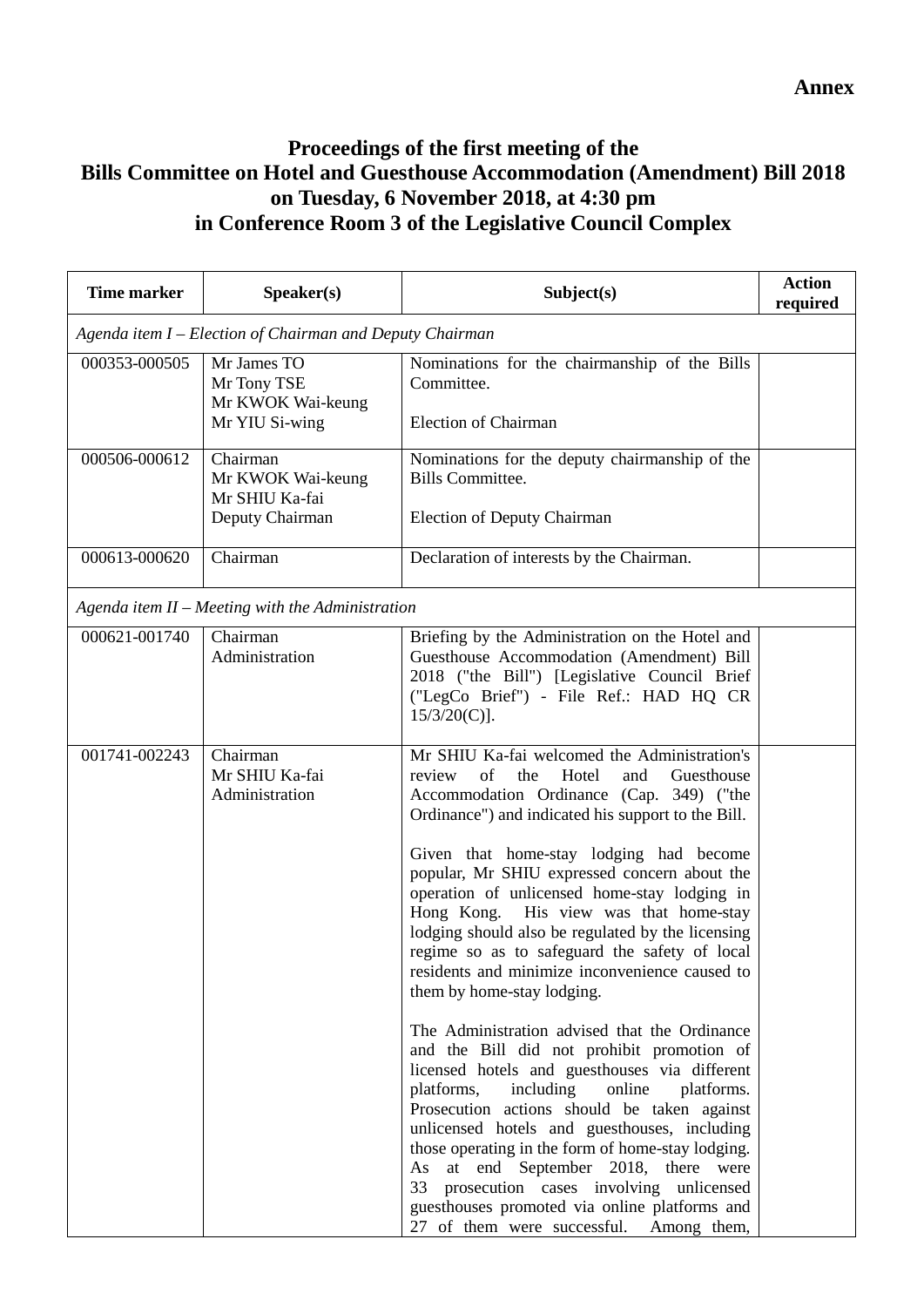| <b>Time marker</b> | Speaker(s)                                   | Subject(s)                                                                                                                                                                                                                                                                                                                                                                                                                                                                                                                                                                                                                                                                                                                            | <b>Action</b><br>required |
|--------------------|----------------------------------------------|---------------------------------------------------------------------------------------------------------------------------------------------------------------------------------------------------------------------------------------------------------------------------------------------------------------------------------------------------------------------------------------------------------------------------------------------------------------------------------------------------------------------------------------------------------------------------------------------------------------------------------------------------------------------------------------------------------------------------------------|---------------------------|
|                    |                                              | 12 prosecution cases involved Airbnb, and 11 of<br>them were successful.                                                                                                                                                                                                                                                                                                                                                                                                                                                                                                                                                                                                                                                              |                           |
| 002244-002846      | Chairman<br>Mr Alvin YEUNG<br>Administration | Given that there was a four-year gap between the<br>public consultation on the review of the<br>Ordinance ("the public consultation") and the<br>introduction of the Bill to the Council, Mr Alvin<br>YEUNG took the view that the proposed<br>amendments to the Ordinance might be outdated.<br>He enquired whether the Bill dovetailed with the<br>Government's direction of removing outdated<br>provisions and red tape in order to foster the<br>development of a new economy as stated in the<br>Chief Executive's 2017 Policy Address.<br>The Administration advised that the Bill should                                                                                                                                      |                           |
|                    |                                              | be able to strike a balance between facilitating<br>the development of a new economy and<br>safeguarding the interest and safety of the public.<br>Also, since 2014, the Home Affairs Department<br>("HAD") had implemented<br>a series<br>of<br>administrative measures to enhance the licensing<br>regime, with a view to improving the safety and<br>management of licensed hotels and guesthouses.                                                                                                                                                                                                                                                                                                                                |                           |
|                    |                                              | In response to Mr Alvin YEUNG's enquiry, the<br>Administration advised that it was not opposed to<br>the concept of home-stay lodging.<br>The<br>Administration advised that guesthouse (holiday<br>flat) licences were issued to village-type houses<br>in the New Territories which operated in the<br>mode of "home-stay lodging". The licensing<br>requirements for holiday flats were relatively<br>lower when compared with other types of<br>guesthouse licences, and the procedures for<br>application for such licences had been simplified<br>in recent years. There were currently 100 odd<br>holiday flats and HAD had provided assistance in<br>facilitating the proposal for setting up holiday<br>flats in Lai Chi Wo. |                           |
|                    |                                              | Mr YEUNG made the following enquiries:<br>whether assisting the holiday flat sector<br>(a)<br>alone was the Administration's response to<br>the call for development of sharing<br>economy and whether the Administration<br>would consider providing assistance for<br>other business models in developing sharing<br>economy; and                                                                                                                                                                                                                                                                                                                                                                                                   |                           |
|                    |                                              | drafting<br>Bill,<br>whether<br>(b)<br>the<br>the<br>in<br>Administration had taken into account the<br>recommendation, made in the Director of<br>Audit's Report No. 69 ("Audit Report"), that                                                                                                                                                                                                                                                                                                                                                                                                                                                                                                                                       |                           |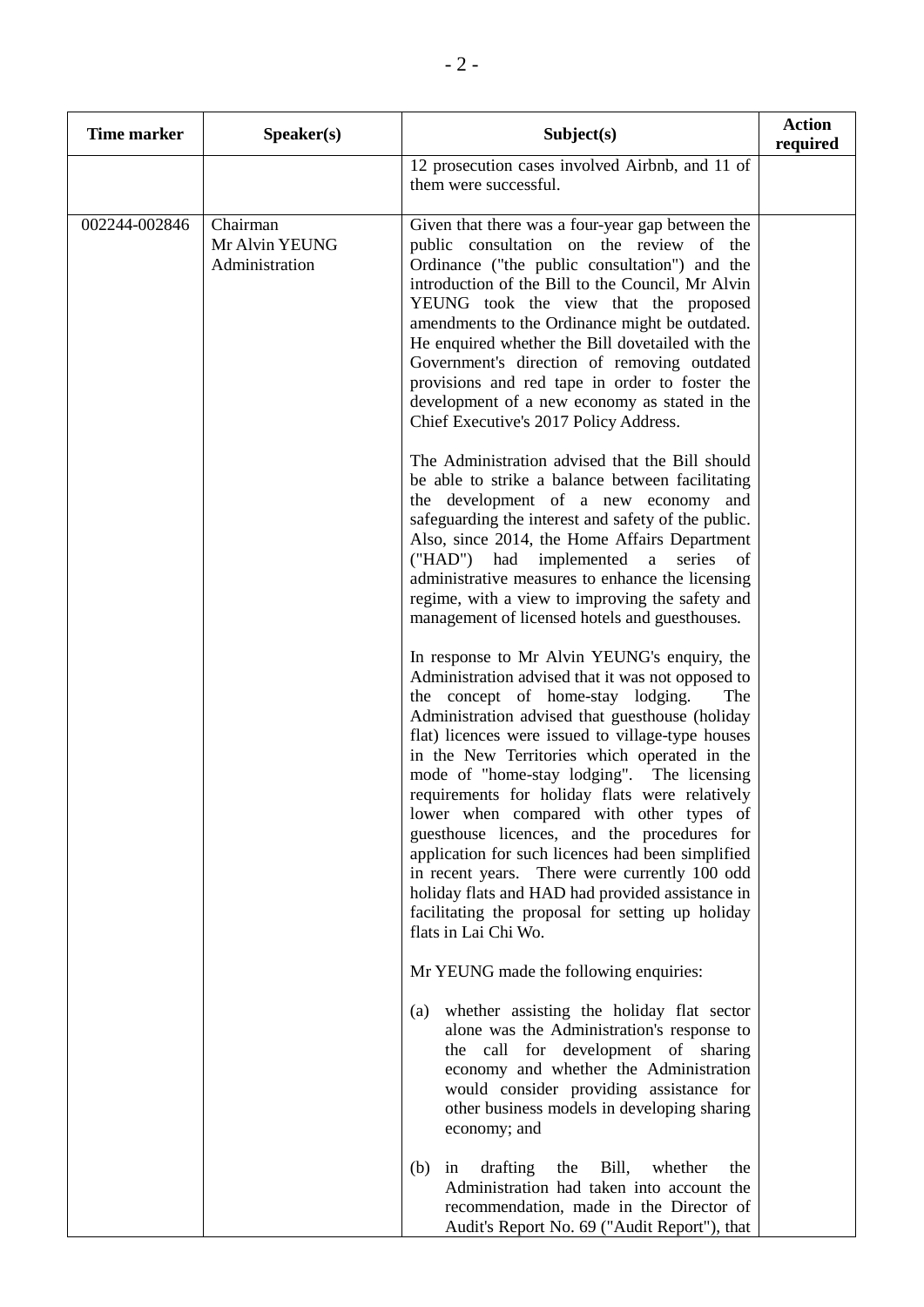| <b>Time marker</b> | Speaker(s)                                   | Subject(s)                                                                                                                                                                                                                                                                                                                                                                                                                      | <b>Action</b><br>required |
|--------------------|----------------------------------------------|---------------------------------------------------------------------------------------------------------------------------------------------------------------------------------------------------------------------------------------------------------------------------------------------------------------------------------------------------------------------------------------------------------------------------------|---------------------------|
|                    |                                              | a comprehensive review of issues relevant<br>to home-stay lodging should be conducted.                                                                                                                                                                                                                                                                                                                                          |                           |
|                    |                                              | The Administration advised that it had taken into<br>account home-stay lodging in drafting the Bill.<br>It welcomed new ideas or concepts and would<br>consider applications for use of suitable premises<br>for home-stay lodging.                                                                                                                                                                                             |                           |
| 002847-003420      | Chairman<br>Mr Charles MOK<br>Administration | Mr Charles MOK's view that the passage of the<br>Bill would impede the development of home-stay<br>lodging.<br>He expressed dissatisfaction that the<br>proposed amendments to the Ordinance had not<br>taken account of the home-stay lodging sector's<br>views.                                                                                                                                                               |                           |
|                    |                                              | Referring to the Information Note entitled<br>"Regulation of home-stay lodging in selected<br>places" ("Information Note") prepared by the<br>Research Office of the LegCo Secretariat (LC<br>Paper No. IN01/18-19), Mr MOK called on the<br>Administration to make reference to<br>the<br>regulation of home-stay lodging in other places<br>in considering such regulation in Hong Kong.                                      |                           |
|                    |                                              | The Administration advised that home-stay<br>lodging in places (e.g. Hong Kong, California<br>and New York in the United States, etc.) where<br>the urban living environment was more crowded<br>might be less feasible. The Administration had<br>not precluded home-stay lodging under the<br>existing licensing regime, but it was necessary to<br>improve the existing licensing regime to address<br>the public's concern. |                           |
|                    |                                              | Mr MOK's view that the Bills Committee should<br>receive public views on the Bill.                                                                                                                                                                                                                                                                                                                                              |                           |
| 003421-004051      | Chairman<br>Mr James TO                      | Mr James TO's views that:<br>(a) the Bills Committee should receive public<br>views on the Bill;                                                                                                                                                                                                                                                                                                                                |                           |
|                    |                                              | (b) it was important to clearly define "hotel" and<br>"guesthouse" to avoid grey areas in their<br>interpretation; and                                                                                                                                                                                                                                                                                                          |                           |
|                    |                                              | (c) the "strict liability" offence, introduced under<br>the new section 5A (as added by clause 9 of<br>the Bill) appeared to be much more stringent<br>than more serious offences such as drug<br>trafficking or keeping a vice establishment.                                                                                                                                                                                  |                           |
|                    |                                              | Mr TO's request for the Administration to<br>provide examples of legislation (with the relevant                                                                                                                                                                                                                                                                                                                                 | Admin<br>(paragraph       |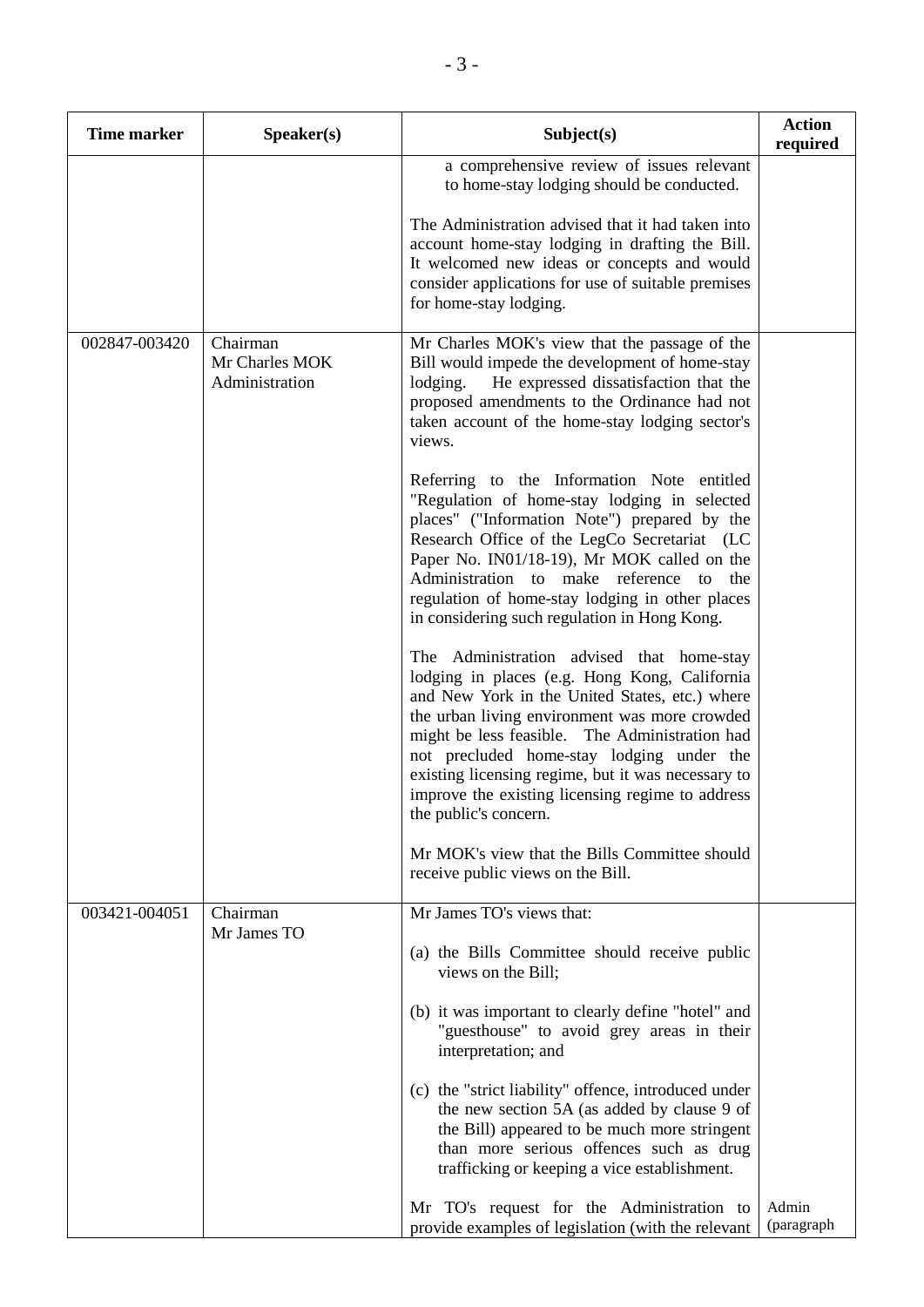| <b>Time marker</b> | Speaker(s)                                      | Subject(s)                                                                                                                                                                                                                                                                                                                          | <b>Action</b><br>required |
|--------------------|-------------------------------------------------|-------------------------------------------------------------------------------------------------------------------------------------------------------------------------------------------------------------------------------------------------------------------------------------------------------------------------------------|---------------------------|
|                    |                                                 | provision(s)) with a "strict liability" offence and<br>the justifications for imposing strict liability on<br>owners and tenants of an unlicensed hotel or<br>guesthouse under the new section 5A.                                                                                                                                  | $7(a)$ of the<br>minutes) |
| 004052-004720      | Chairman<br>Mr KWOK Wai-keung<br>Administration | Mr KWOK Wai-keung's view that empowering<br>the Hotel and Guesthouse Accommodation<br>Authority ("the Authority") to take into account<br>compliance with any deed of mutual covenant<br>("DMC") in the licensing process could address<br>certain problems faced by owners' corporations.<br>He indicated his support to the Bill. |                           |
|                    |                                                 | The Administration's response to the following<br>views and enquiries from Mr KWOK:                                                                                                                                                                                                                                                 |                           |
|                    |                                                 | (a) the Administration should reflect its stance<br>on home-stay lodging in the Bill;                                                                                                                                                                                                                                               |                           |
|                    |                                                 | (b) how the passage of the Bill would help<br>enhance enforcement actions;                                                                                                                                                                                                                                                          |                           |
|                    |                                                 | (c) whether the trustee (e.g. a bank) of the<br>premises which were used as an unlicensed<br>hotel or guesthouse would be held liable; and                                                                                                                                                                                          |                           |
|                    |                                                 | (d) how the Administration could plug the<br>loophole under which the tenancy period in a<br>tenancy agreement was falsified with a view<br>to leasing the premises concerned for<br>accommodation purposes for less<br>than<br>28 consecutive days.                                                                                |                           |
|                    |                                                 | In response to Mr James TO's enquiry about<br>examples of other legislation with a "strict<br>liability" offence, the Administration advised that<br>the Dutiable Commodities Ordinance (Cap. 109)<br>and the Water Pollution Control Ordinance (Cap.<br>358) were some examples.                                                   |                           |
| 004721-005322      | Chairman<br>Deputy Chairman<br>Administration   | Taking the view that the proposed amendments to<br>the Ordinance could address public's concern<br>about safety of hotels and guesthouses, the<br>Deputy Chairman indicated his support to the<br>Bill.                                                                                                                             |                           |
|                    |                                                 | Deputy Chairman's<br>enquiry<br>and<br>The<br>the<br>Administration's response regarding:                                                                                                                                                                                                                                           |                           |
|                    |                                                 | (a) in addition to requiring a licence applicant to<br>provide written legal advice on whether there<br>were restrictive provisions in the DMCs<br>concerned, whether the Authority would seek<br>legal advice in this regard; and                                                                                                  |                           |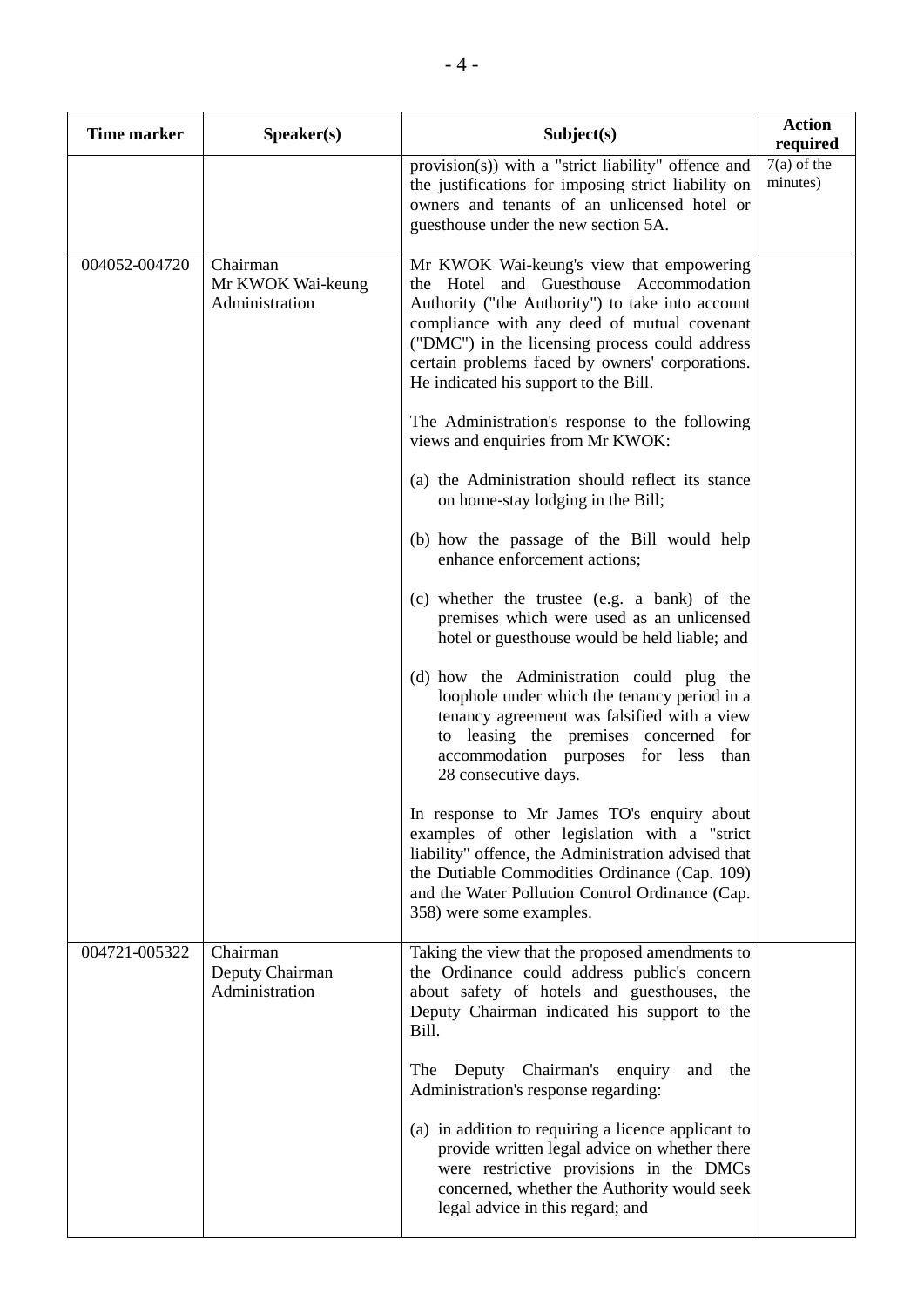| <b>Time marker</b> | Speaker(s)                                     | Subject(s)                                                                                                                                                                                                                                                                                                                                                                                                                                                                                                                                                                                                                                                                                                                                                                                     | <b>Action</b><br>required |
|--------------------|------------------------------------------------|------------------------------------------------------------------------------------------------------------------------------------------------------------------------------------------------------------------------------------------------------------------------------------------------------------------------------------------------------------------------------------------------------------------------------------------------------------------------------------------------------------------------------------------------------------------------------------------------------------------------------------------------------------------------------------------------------------------------------------------------------------------------------------------------|---------------------------|
|                    |                                                | (b) in respect of a building which stairs/elevators<br>were shared with an adjacent building where<br>a hotel or guesthouse was proposed to be<br>located and there were separate DMCs for<br>the two buildings, whether the relevant<br>District Council members and the residents<br>concerned would also be consulted on the<br>relevant licence application.                                                                                                                                                                                                                                                                                                                                                                                                                               |                           |
| 005323-005916      | Chairman<br>Mr Tony TSE<br>Administration      | Declaration of interests by Mr Tony TSE.<br>The Administration's response to Mr TSE's<br>enquiry regarding:<br>(a) the Administration's assessment on the<br>changes in the time and manpower required<br>for processing licence applications and<br>taking<br>enforcement<br>actions<br>against<br>unlicensed hotels and guesthouses after the<br>passage of the Bill; and<br>(b) whether a licence would be issued if<br>dissenting views were received during the<br>local consultation exercise.<br>The<br>Administration's<br>explanation<br>of<br>the<br>arrangements for hotels<br>transitional<br>and<br>affected by the new licensing<br>guesthouses                                                                                                                                  |                           |
|                    |                                                | requirements.<br>Mr TSE's concern about the introduction of a<br>"strict liability" offence to the Bill and his request<br>for more information about other legislation<br>which had introduced a "strict liability" offence.                                                                                                                                                                                                                                                                                                                                                                                                                                                                                                                                                                  |                           |
| 005917-010422      | Chairman<br>Mr Vincent CHENG<br>Administration | Mr Vincent CHENG's indication of his support to<br>the Bill.<br>The Administration responded to Mr CHENG's<br>concern about the existing enforcement actions<br>against unlicensed hotels and guesthouses.<br>Mr CHENG said that although no Guesthouse<br>(Holiday Camp) - Caravan Camp Site licence had<br>been issued so far, renting out of caravans for<br>short-term accommodation was found in the New<br>Territories. Noting that the Bill did not cover<br>renting<br>for<br>short-term<br>caravans<br>out<br>accommodation, he enquired about how the<br>Administration would deal with the matter and<br>ensure the safety of lodgers.<br>The Administration advised that HAD had<br>conducted inspection and taken prosecution<br>actions against the persons renting out caravans |                           |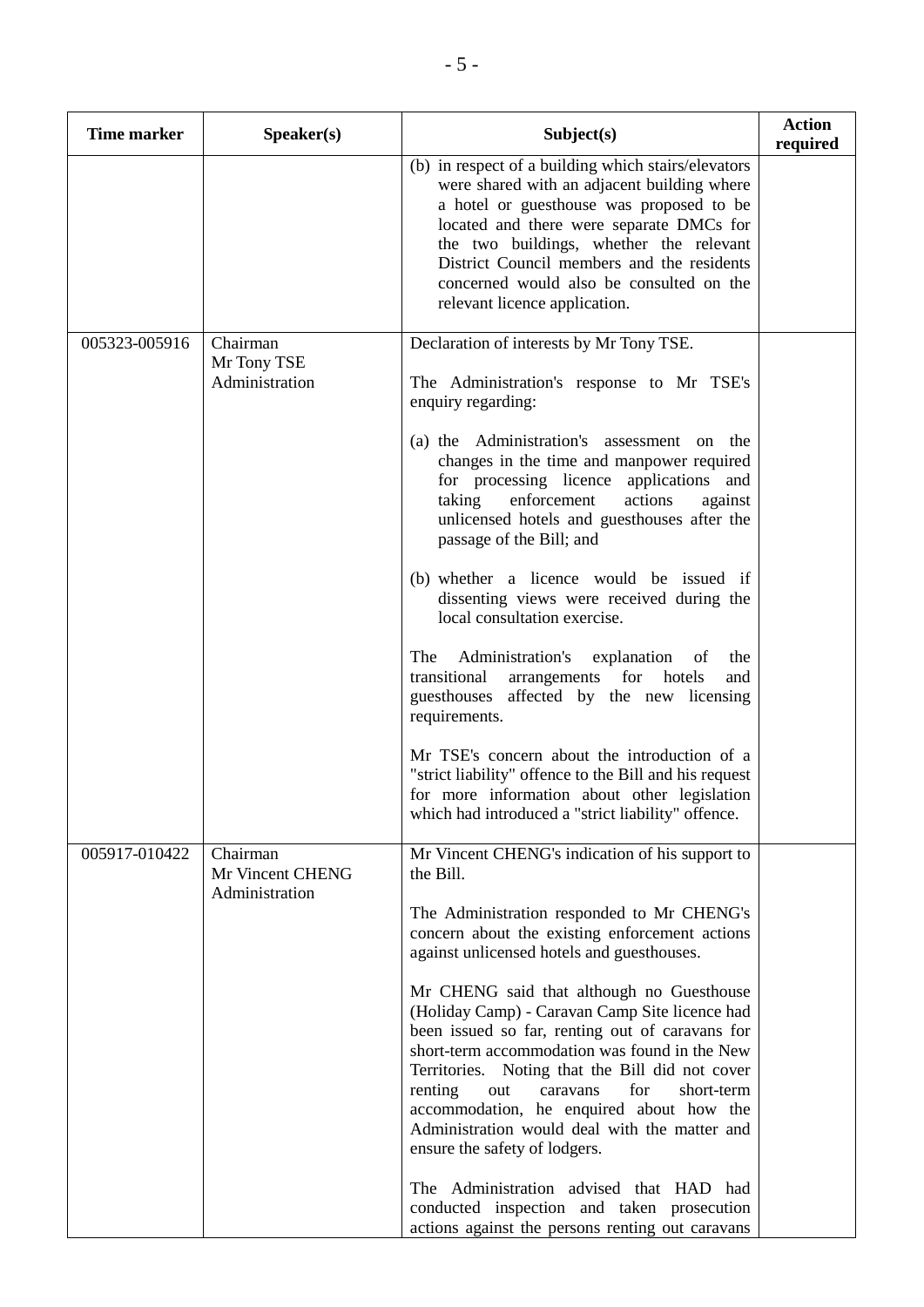| <b>Time marker</b> | Speaker(s)                    | Subject(s)                                                                                                                                                                                                                                                                                                                                                                                                                                                                                                                                                                     | <b>Action</b><br>required                                           |
|--------------------|-------------------------------|--------------------------------------------------------------------------------------------------------------------------------------------------------------------------------------------------------------------------------------------------------------------------------------------------------------------------------------------------------------------------------------------------------------------------------------------------------------------------------------------------------------------------------------------------------------------------------|---------------------------------------------------------------------|
|                    |                               | for short-term accommodation and there was a<br>successful prosecution case.                                                                                                                                                                                                                                                                                                                                                                                                                                                                                                   |                                                                     |
| 010423-010951      | Chairman<br>Administration    | The Chairman's enquiry and the Administration's<br>response regarding:                                                                                                                                                                                                                                                                                                                                                                                                                                                                                                         |                                                                     |
|                    |                               | (a) examples of legislation (with the relevant<br>provision(s)) with a "strict liability" offence<br>and a comparison of these examples (with<br>regard to the nature of offences, types of<br>persons on which strict liability would be<br>imposed, sanctions and penalties for breach<br>of such strict liability offence and any<br>defence available) with the "strict liability"<br>offence under the new section 5A, and the<br>justifications for imposing strict liability on<br>owners and tenants of an unlicensed hotel or<br>guesthouse under the new section 5A; |                                                                     |
|                    |                               | (b) a comparison of enforcement actions against<br>the "strict liability" offence under the new<br>section 5A with those against more serious<br>offences under other legislation in Hong<br>Kong;                                                                                                                                                                                                                                                                                                                                                                             |                                                                     |
|                    |                               | (c) the proportion of representatives from within<br>and outside the hotel/guesthouse sector to be<br>appointed to the independent panel which<br>was responsible for collecting views during<br>local consultation ("the Panel");                                                                                                                                                                                                                                                                                                                                             |                                                                     |
|                    |                               | weighting<br>Panel's<br>$(d)$ the<br>of<br>the<br>recommendations for approval of licence<br>applications; and                                                                                                                                                                                                                                                                                                                                                                                                                                                                 |                                                                     |
|                    |                               | (e) whether there would be an increase or saving<br>in resources and manpower requirements for<br>the regulation of hotels and guesthouses after<br>the passage of the Bill, and the relevant<br>details.                                                                                                                                                                                                                                                                                                                                                                      |                                                                     |
|                    |                               | At the Chairman's request, the Administration<br>undertook to provide information on (a), (b) and<br>(e) above.                                                                                                                                                                                                                                                                                                                                                                                                                                                                | Admin<br>(paragraph<br>$7(a)$ , (b) and<br>$(d)$ of the<br>minutes) |
| 010952-011436      | Chairman<br>Mr KWOK Wai-keung | Wai-keung's enquiry<br>KWOK<br>and<br>the<br>Mr<br>Administration's<br>regarding<br>the<br>response<br>Administration's measures to assist guesthouses<br>and hotels which had restrictive provisions in<br>their DMCs or the Government leases in their<br>relocation and whether the Administration would<br>make alternative accommodation arrangements<br>for the guests of a hotel or guesthouse to which a<br>closure order had been made.                                                                                                                               |                                                                     |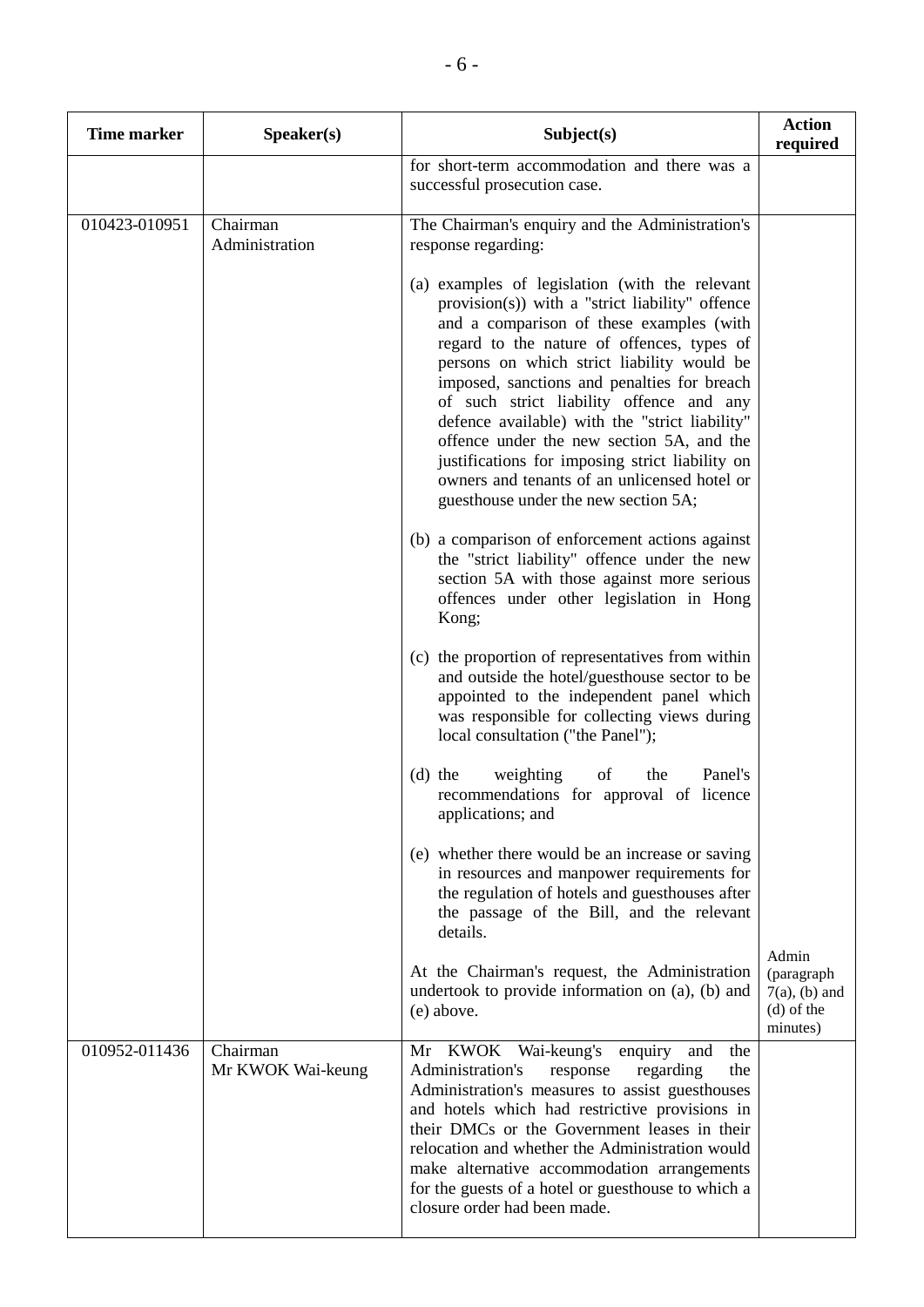| <b>Time marker</b> | Speaker(s)                                                     | Subject(s)                                                                                                                                                                                                                                                                                                                                                                                                                                                                               | <b>Action</b><br>required                        |
|--------------------|----------------------------------------------------------------|------------------------------------------------------------------------------------------------------------------------------------------------------------------------------------------------------------------------------------------------------------------------------------------------------------------------------------------------------------------------------------------------------------------------------------------------------------------------------------------|--------------------------------------------------|
| 011437-012800      | Chairman<br>Mr Charles MOK<br>Mr Alvin YEUNG<br>Administration | Mr Charles MOK's view that some provisions in<br>the Bill might be outdated as there was a<br>four-year gap between the public consultation<br>and the introduction of the Bill to the Council.                                                                                                                                                                                                                                                                                          |                                                  |
|                    |                                                                | Mr MOK's enquiry and the Administration's<br>response regarding the impact of the passage of<br>the Bill on the existing home-stay lodging.                                                                                                                                                                                                                                                                                                                                              |                                                  |
|                    |                                                                | Reiteration of Mr MOK and Mr Alvin YEUNG<br>of their concerns that the passage of the Bill<br>would obstruct new business models of sharing<br>economy.                                                                                                                                                                                                                                                                                                                                  |                                                  |
|                    |                                                                | The Administration reiterated that it supported<br>sharing economy and had no intention to deal a<br>blow to a particular business model but premises<br>held out for providing short-term accommodation<br>at a fee without a licence should be eliminated.                                                                                                                                                                                                                             |                                                  |
|                    |                                                                | Mr Alvin YEUNG's enquiry regarding whether<br>the Administration would take forward the<br>recommendation made in the Audit Report about<br>differentiating home-stay lodging from other<br>types of guesthouses, and if so, the timetable for<br>introducing<br>relevant<br>amendments<br>the<br>to<br>Ordinance.                                                                                                                                                                       |                                                  |
|                    |                                                                | The Administration responded that the Bill<br>focused on addressing major concerns of the<br>The Administration welcomed lawful<br>public.<br>operation of home-stay lodging which was not<br>precluded by the existing licensing regime, and<br>open-minded<br>towards<br>differentiating<br>was<br>home-stay lodging<br>from other<br>types<br>of<br>guesthouses.<br>The Administration welcomed<br>willing to explore<br>views and<br>was<br>the<br>development of home-stay lodging. |                                                  |
|                    |                                                                | Mr YEUNG's enquiry and the Administration's<br>response regarding whether the Administration<br>had considered the Information Note prepared by<br>the LegCo Secretariat.<br>The Administration<br>provided information on regulation of home-stay<br>lodging in some overseas places.                                                                                                                                                                                                   |                                                  |
|                    |                                                                | Mr YEUNG's view that the Administration<br>should study the aforesaid Information Note and<br>provide the reasons why it considered home-stay<br>lodging not feasible in Hong Kong.                                                                                                                                                                                                                                                                                                      |                                                  |
|                    |                                                                | At the Chairman's request, the Administration<br>undertook to provide its views on the regulation<br>of home-stay lodging with reference to the<br>analysis and the overseas practices set out in the                                                                                                                                                                                                                                                                                    | Admin<br>(paragraph<br>$7(e)$ of the<br>minutes) |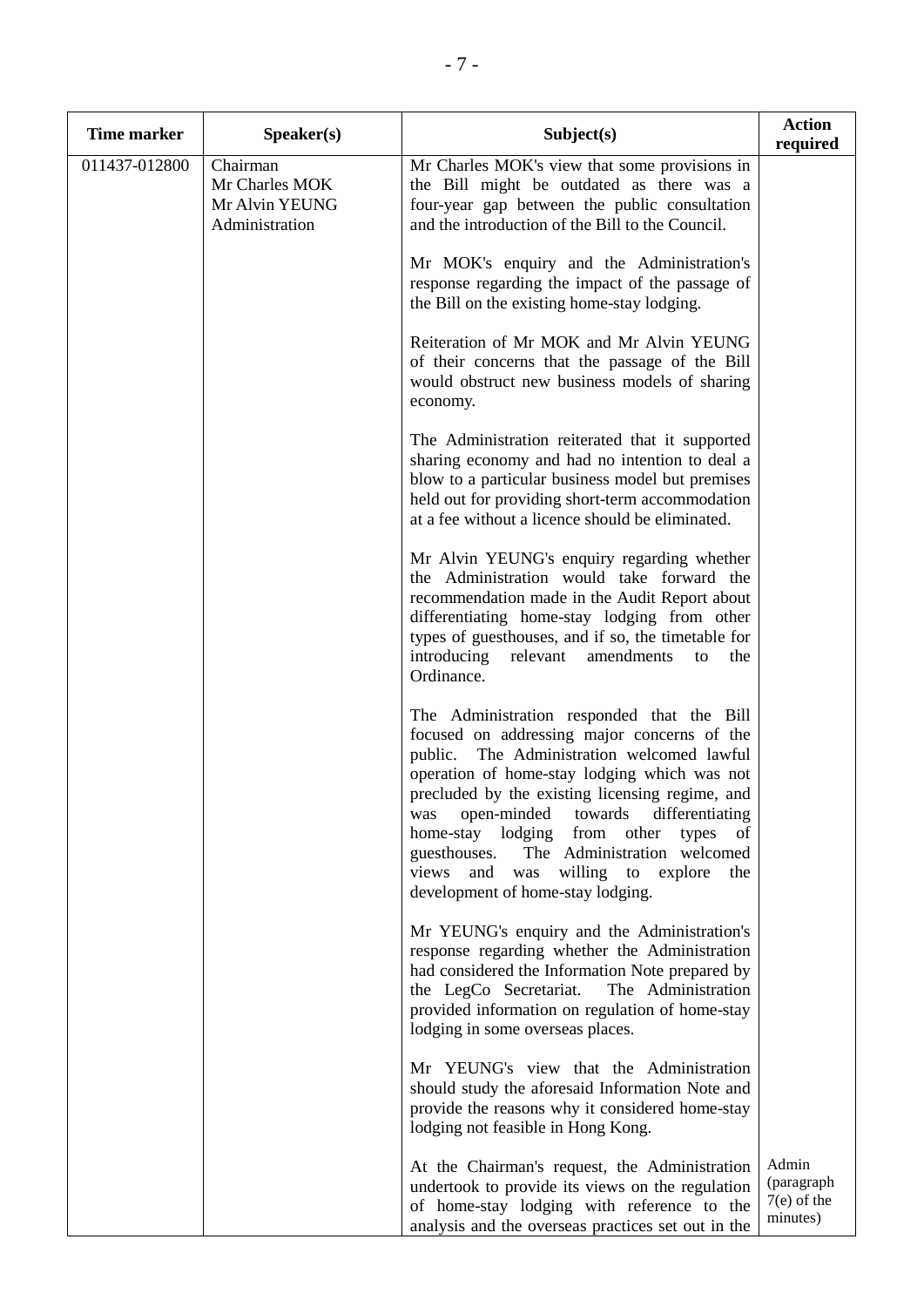| <b>Time marker</b> | Speaker(s)                                | Subject(s)                                                                                                                                                                                                                                                                                                                                              | <b>Action</b><br>required                        |
|--------------------|-------------------------------------------|---------------------------------------------------------------------------------------------------------------------------------------------------------------------------------------------------------------------------------------------------------------------------------------------------------------------------------------------------------|--------------------------------------------------|
|                    |                                           | above-mentioned Information Note.                                                                                                                                                                                                                                                                                                                       |                                                  |
| 012801-013528      | Chairman<br>Mr Tony TSE<br>Administration | Mr Tony TSE's enquiry and the Administration's<br>response regarding:                                                                                                                                                                                                                                                                                   |                                                  |
|                    |                                           | (a) whether increasing the maximum penalty for<br>offences under the Ordinance would, in<br>effect, enhance deterrence;                                                                                                                                                                                                                                 |                                                  |
|                    |                                           | (b) whether licence applications would be<br>rejected if the premises concerned did not<br>with the Government<br>comply<br>lease<br>provisions, relevant requirements under the<br>Buildings Ordinance (Cap. 123), etc.; and                                                                                                                           |                                                  |
|                    |                                           | (c) additional<br>requirement<br>manpower<br><b>or</b><br>manpower saving of the Administration after<br>the passage of the Bill.                                                                                                                                                                                                                       |                                                  |
| 013529-014104      | Chairman<br>Administration                | The Chairman's enquiry and the Administration's<br>response regarding:                                                                                                                                                                                                                                                                                  |                                                  |
|                    |                                           | (a) whether members of the Panel<br>would<br>comprise<br>representatives<br>from<br>the<br>hotel/guesthouse sector;                                                                                                                                                                                                                                     |                                                  |
|                    |                                           | (b) given that a guesthouse licence might be<br>subject to a condition that the business name<br>of the premises concerned must not contain<br>the term 'hotel', whether there would be a<br>transitional<br>period<br>for<br>the<br>affected<br>guesthouses to change their business names<br>so as to comply with the aforesaid licence<br>condition; |                                                  |
|                    |                                           | (c) whether<br>requirements<br>in relation<br>to<br>procurement of third party risks insurance,<br>security of the premises concerned, etc.<br>would be imposed in the form of subsidiary<br>legislation, provisions in the Ordinance or<br>guidelines; and                                                                                             |                                                  |
|                    |                                           | (d) whether the agents/agencies (e.g. travel<br>agents/agencies, real estate agents/agencies)<br>or someone who advertised hotels or<br>guesthouses via online platforms would be<br>liable<br>criminally<br>if<br>held<br>they had<br>inadvertently promoted unlicensed hotels or<br>guesthouses.                                                      |                                                  |
|                    |                                           | At the Chairman's request, the Administration<br>undertook to provide information on (d) above.                                                                                                                                                                                                                                                         | Admin<br>(paragraph<br>$7(f)$ of the<br>minutes) |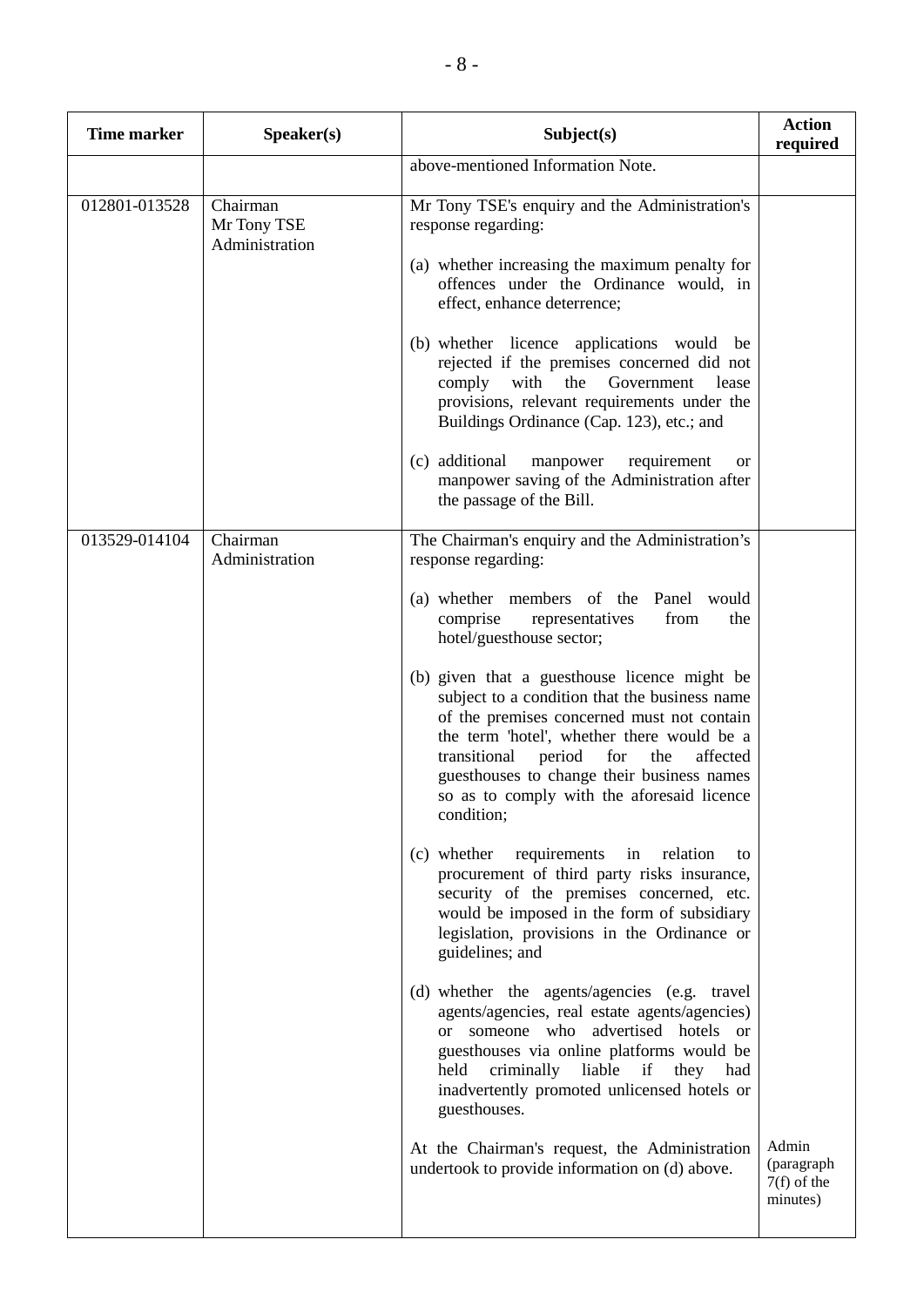| <b>Time marker</b> | Speaker(s)                                | Subject(s)                                                                                                                                                                                                                                                                                                                                                                                                       | <b>Action</b><br>required                        |
|--------------------|-------------------------------------------|------------------------------------------------------------------------------------------------------------------------------------------------------------------------------------------------------------------------------------------------------------------------------------------------------------------------------------------------------------------------------------------------------------------|--------------------------------------------------|
| 014105-015110      | Chairman<br>Mr Paul TSE<br>Administration | Declaration of interests by Mr Paul TSE.<br>Mr TSE's view that it was necessary to step up<br>regulation of guesthouses in order to address the<br>concern of some property owners who had been<br>affected by the operation of guesthouses.                                                                                                                                                                     |                                                  |
|                    |                                           | Mr TSE's enquiry and the Administration's<br>response regarding:                                                                                                                                                                                                                                                                                                                                                 |                                                  |
|                    |                                           | (a) the Government's policy on home-stay<br>lodging;                                                                                                                                                                                                                                                                                                                                                             |                                                  |
|                    |                                           | (b) whether the Authority would consider<br>seeking legal advice on whether the DMCs<br>concerned contained restrictive provisions;<br>and                                                                                                                                                                                                                                                                       |                                                  |
|                    |                                           | (c) the policy consideration for drawing up the<br>new section $5A(3)$ and (4).                                                                                                                                                                                                                                                                                                                                  |                                                  |
|                    |                                           | Mr TSE's view that the Administration should<br>provide clear information on "sufficient<br>evidence" stipulated in the new section $5A(3)(a)$<br>and $(4)(a)$ .                                                                                                                                                                                                                                                 |                                                  |
|                    |                                           | At the Chairman's request, the Administration<br>undertook to provide examples of "sufficient<br>evidence" as stipulated in the new section<br>$5A(3)(a)$ and $(4)(a)$ , in particular, the measures<br>that should be taken to show that the person<br>could not with reasonable diligence have<br>prevented the premises from being an unlicensed<br>hotel or guesthouse under the new section<br>$5A(4)(a)$ . | Admin<br>(paragraph<br>$7(c)$ of the<br>minutes) |
| 015111-015639      | Chairman<br>Mr Tony TSE<br>Administration | The Administration's response to Mr Tony TSE's<br>enquiry regarding the objective of increasing the<br>maximum penalty for operating an unlicensed<br>hotel or guesthouse and whether a higher penalty<br>could enhance deterrence. The Administration<br>provided examples of the level of fine and term<br>of imprisonment of convicted cases of unlicensed<br>guesthouses in the past.                        |                                                  |
|                    |                                           | The Administration responded to Mr TSE's view<br>that fining \$20,000 each day during which the<br>offence continued might have a greater deterrent<br>effect.                                                                                                                                                                                                                                                   |                                                  |
|                    |                                           | The Administration further advised that the Bill<br>also empowered the Authority to apply to the<br>court, upon the second conviction within<br>16 months of the offence of operating an<br>unlicensed hotel or guesthouse or the new strict                                                                                                                                                                     |                                                  |